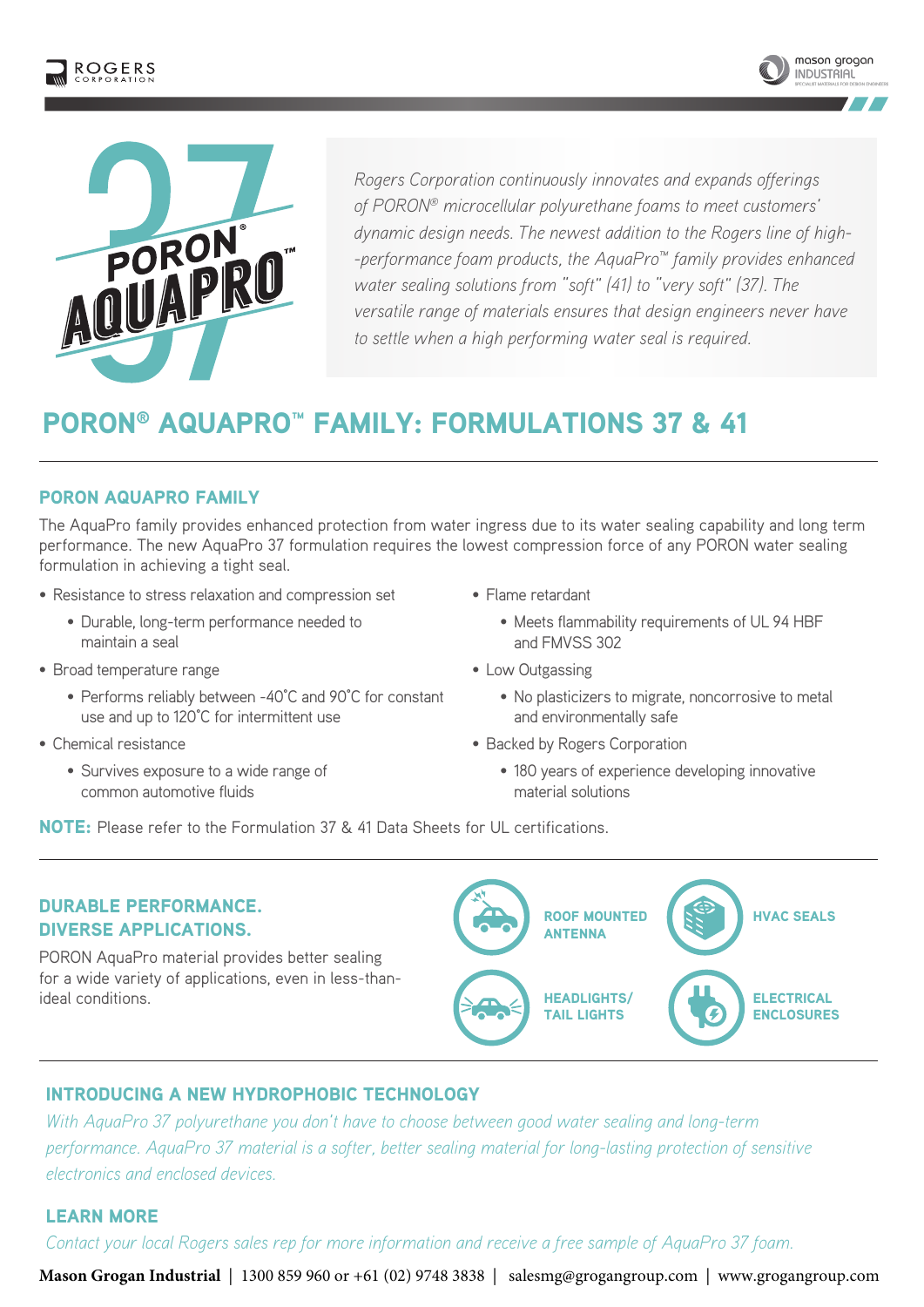# *Two important factors* determine the optimal grade and thickness for a water sealing application:



Compression Force Deflection (CFD) curves represent the amount of force needed to compress the foam a percentage of the total thickness. During installation, it is important to take CFD into consideration, as the substrate can deflect or damage if the foam is too firm or compressed too much.

The PORON AquaPro products range in compression force deflection values from soft (41) to very soft (37) making the material selection process easier.



# **EFFECTIVENESS**

A

#### WATER IMPERMEABILITY

A U-shaped gasket is compressed 30% with vacuum grease on both sides. After conditioning at 70°C for 22 hours, water is added and the fixtures are observed for leakage.



| <b>MATERIAL</b>           | <b>TYPE</b> | <b>RESULTS</b>     |
|---------------------------|-------------|--------------------|
| AquaPro Formulation 41 PU |             | Sealed for         |
| AquaPro Formulation 37 PU |             | Sealed for         |
| <b>Competitor N</b>       | <b>EPDM</b> | <b>Failed afte</b> |
| <b>Competitor R</b>       | <i>FPDM</i> | <b>Failed</b> afte |

AquaPro Formulation 41 *PU Sealed for test duration (11 days)* PU Sealed for test duration (11 days) **EPDM** Failed after 1 minute FPDM Failed after 72 hours

#### AUTOMOTIVE SPECIFICATION **COMPLIANCE**

PORON AquaPro 37 foam passes GMW15473 water impermeability testing at both the 'as received' and aged sealability conditions. A 0.250" thick sample of AquaPro 37 material compressed 30% seals for a minimum of one hour after seven cycles of 12 hours at 121°C and 12 hours at -29°C.